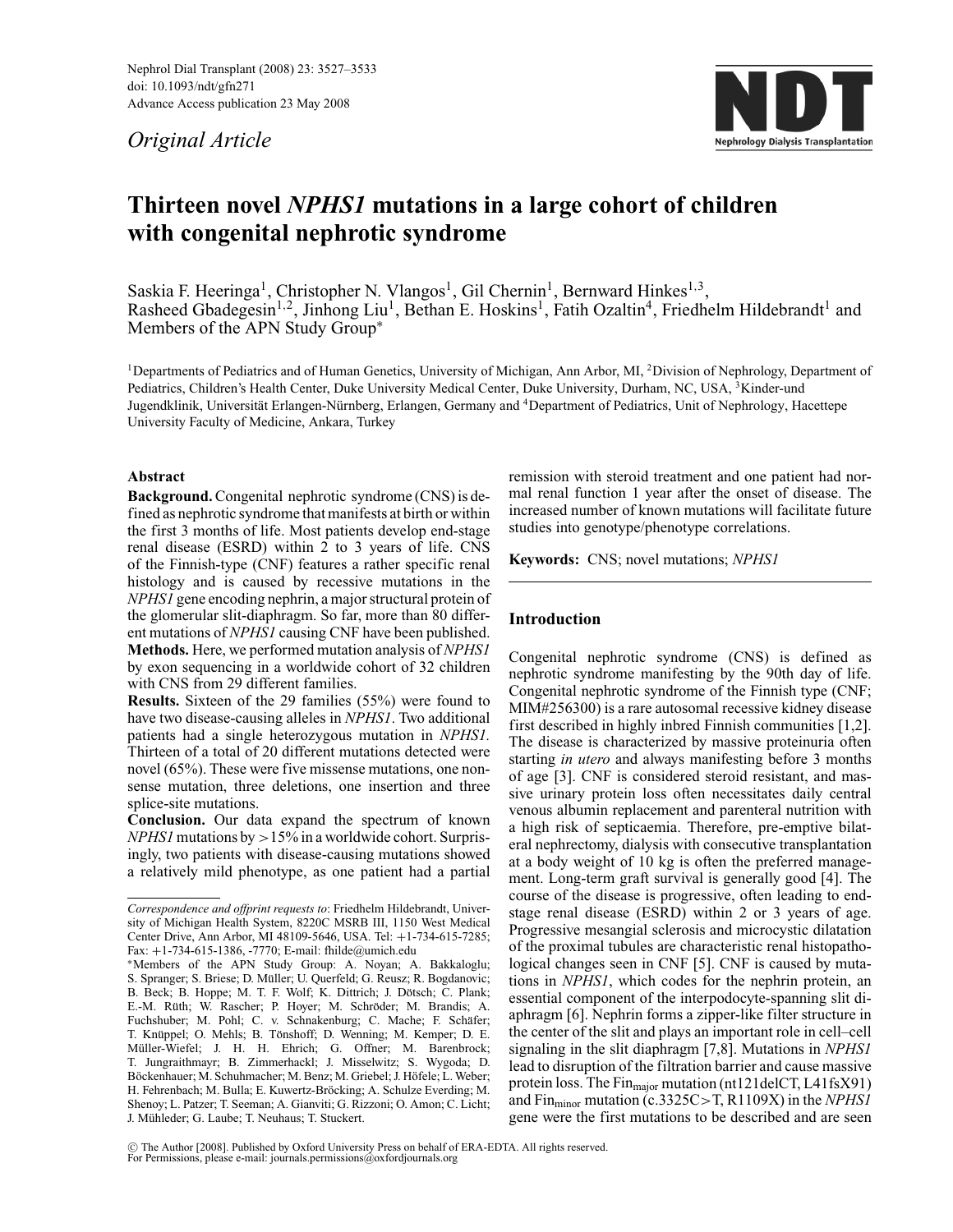

**Fig. 1.** Nephrin protein domain structure relative to *NPHS1* mutations. Domains consist of 8 extra-cellular Ig-like domains (numbered 1-8), a Fibronectin type III like module (Fn), a transmembrane domain and an intracellular domain. All amino acid changes found in this study are shown. Novel mutations are in bold. Mutations are spread throughout the protein with predominance of Ig-like domain 5. No mutations were found in Ig-like domains 3 and 7. The positions of three free cysteine residues are indicated by closed dots. (Kestilä, 1998)

in >90% of Finnish patients with CNF [9]. Nephrin is a putative member of the immunoglobulin family of cell adhesion molecules and it contains eight Ig-like domains, a fibronectin type III like module, a transmembrane domain and a short intracellular domain (Figure 1).

The incidence of CNF is highest in Finland, but an increasing number of cases are seen all over the world [10]. We have recently shown in a Central European cohort of children with CNS that mutations in *NPHS1* are as frequent as mutations in *NPHS2* (39% each) [11]. In addition, *NPHS1* mutations were virtually absent from Turkish children with CNS. To date, more than 80 different mutations in *NPHS1* have been described, including deletions, truncating and missense mutations. *NPHS1* mutations are distributed throughout the gene affecting both the extracellular and the intracellular domains.

In this study, we performed mutation analysis by direct DNA sequencing in 32 non-Finnish patients from 29 families with congenital nephrotic syndrome from different ethnic origins. We identified 13 novel mutations. Two patients with disease-causing mutations presented with a milder phenotype.

### **Subjects and methods**

#### *Patient and data recruitment*

Within a worldwide cohort of 600 children with nephrotic syndrome referred to us within the last 5 years for mutation analysis, we selected all patients with CNS (onset within the first 3 months of life). Patients with mutations in *PLCE1*, *NPHS2* and *WT1* were excluded from the study. We performed mutation analysis for all eight exons of *NPHS2* (podocin) and examined exons 8 and 9 of *WT1* (Wilms' tumor-1). Screening of these exons is sufficient to detect pathogenic *WT1* mutations that cause nephrotic syndrome [12]. Mutation analysis for all 31 exons of *PLCE1* (phospholipase C epsilon 1) was performed in patients with

CNS and renal histology of diffuse mesangial sclerosis (DMS) [13]. In all patients without disease-causing mutations in these three genes, mutation analysis for *NPHS1* was performed.

Human subjects research was approved by the University of Michigan Institutional Review Board and the Ethics Commission of the University of Freiburg, Germany. The diagnosis of congenital nephrotic syndrome was made by pediatric nephrologists in specialized centers based on published criteria [14]. Following informed consent, detailed clinical and pedigree information was obtained by a standardized questionnaire completed by specialists available on www.renalgenes.org [15]. Nephrotic range proteinuria was defined as proteinuria >40 mg/m<sup>2</sup>/h. Age at the onset of disease was before the 90th day of life in all patients. Patient recruitment for this study was worldwide.

## *Mutation analysis*

Genomic DNA was isolated from blood samples using the Puregene® DNA purification kit (Gentra, Minneapolis, MN) following the manufacturer's guidelines. Mutation analysis by direct exon sequencing was performed using exon-flanking primers. *NPHS1* exon primers are listed in Supplementary Table 1. Exon primers for *NPHS2* and *WT1* have been published previously [12,15]. For sequence analysis the software SEQUENCHER<sup>TM</sup> (Gene Codes, Ann Arbor, MI) was used. The published reference sequence of *NPHS1* (NM\_004646) was used as the relevant wild-type gene sequence. Sequencing of both strands was performed for all detected mutations and other sequence variants. If parental samples were available, segregation of these changes was confirmed by direct sequencing of parental samples. For each novel mutation its absence was demonstrated in 80 healthy individuals of matched ethnic origin by direct sequencing or restriction enzyme digest where appropriate. We here define 'disease-causing mutations' as the presence of both alleles of a recessive-disease gene (*NPHS1* or *NPHS2*) and one allele of a dominant disease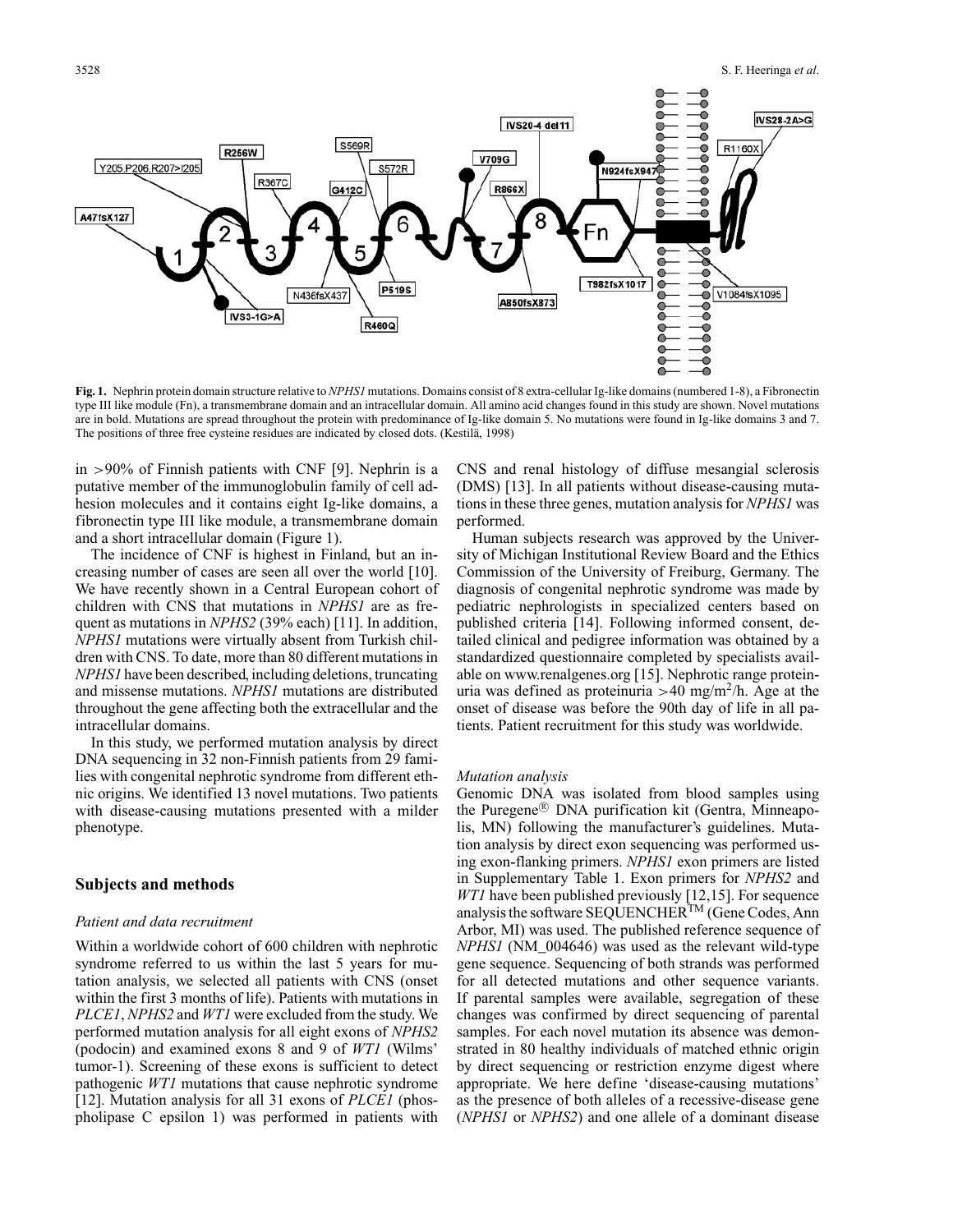|                    |                      |                       | <b>Table 1.</b> Clinical and mutation information for all 32 children with CNS |                                           |                                              |                                                                   |                                                                                                      |
|--------------------|----------------------|-----------------------|--------------------------------------------------------------------------------|-------------------------------------------|----------------------------------------------|-------------------------------------------------------------------|------------------------------------------------------------------------------------------------------|
| number<br>Patient  | Origin               | Age at onset          | Gender                                                                         | Renal biopsy                              | Treatment                                    | Interval to ESRD <sup>2</sup>                                     | NPHS1 mutation <sup>3</sup>                                                                          |
| A1116 II-2         | Caucasian            | 1 month               | Σ                                                                              |                                           |                                              | proteinuria with one kidney<br>Wilms' tumor, low grade            | $E_x10, c.1234G > T(h)$<br>c.3243_3250insG(h)<br>$=$ G412C: Ex24,                                    |
| A1116 II-5         | Caucasian            | 1 month               | Σ                                                                              | <b>MCNS</b>                               | Partial remission with steroid<br>treatment  | Stable renal function                                             | Ex10, c.1234G>T(h)<br>c.3243_3250insG(h)<br>$=$ V1084fsX1095<br>$=$ V1084fsX1095<br>$=$ G412C; Ex24, |
| A1180<br>A1149     | European<br>European | 3 months<br>$1$ month | μ Σ                                                                            | FSGS<br><b>DMS</b>                        | SRNS; partial remission on<br>$\overline{1}$ | $\begin{array}{c} \hline \end{array}$<br>$\overline{\phantom{a}}$ |                                                                                                      |
| A1185              | Arabic               | 3 months              | Σ                                                                              | <b>DMS</b>                                | CSA                                          | т                                                                 | $Ex7, c.767C > T(h) =$                                                                               |
| A1189              | Caucasian            | 2 months              |                                                                                | <b>FSGS/DMS</b>                           |                                              | T                                                                 | R256W                                                                                                |
| A1193              | European             | 2 months              | $\mathbb{E} \ \mathbb{E}$                                                      |                                           | $\mathbf{I}$                                 | T                                                                 | $=$ P519S Ex19, c.2596C><br>Ex12, c.1555C > T(h)<br>$T(h) = R866X$                                   |
| A1213 II-1         | Jewish               | 2 months              |                                                                                |                                           |                                              | $\overline{\phantom{a}}$                                          |                                                                                                      |
| A1213 II-3         | Jewish               | 2 months              | $\Sigma \Sigma \Sigma$                                                         |                                           |                                              |                                                                   |                                                                                                      |
| A1242              | Arabic               | At birth              |                                                                                |                                           | <b>SRNS</b>                                  |                                                                   |                                                                                                      |
| A1357 II-1         | Turkish              | At birth              |                                                                                | <b>DMS</b>                                |                                              | 1.2 years                                                         | $G(H) = V1084f_5X1095$<br>Ex24, c.3243_3250ins                                                       |
| A1357 II-2         | Turkish              | 2 months              | $\geq$                                                                         | <b>DMS</b>                                |                                              | 2 years                                                           | Ex24, c.3243_3250ins                                                                                 |
| A1416              | Indian               | At birth              | Σ                                                                              |                                           | T                                            | Death of ESRD at 4 months                                         | $G(H) = V1084f_5X1095$<br>Ex9, c.1099C>T(H)                                                          |
| A1433 <sup>1</sup> | Arabic               | At birth              | Σ                                                                              | <b>DMS</b>                                |                                              | 1.4 years<br>of age                                               | Ex13, c.1707C><br>$=$ R367C                                                                          |
| A1436              | Central              | 2 months              | $\mathbf{L}$                                                                   | FSGS                                      | <b>SRNS</b>                                  | 7 years                                                           | $G(H) = S569R$                                                                                       |
| A1521 <sup>1</sup> | European<br>Indian   | $1$ month             | $\mathbf{L}$                                                                   | Cortical extramedullary<br>haematopoiesis | $\bar{\phantom{a}}$                          | $\overline{1}$                                                    | Ex22, c.2944insA(H)<br>$= T982$ fsX1017                                                              |
| A1537              | American<br>African  | At birth              | $\mathbf{L}$                                                                   | <b>MCNS</b>                               | <b>SRNS</b>                                  | 5.8 years                                                         | Ex2, c.139delG(h)<br>$= E46f_8X127$                                                                  |
| A1543              | Caucasian            | 1 month               | $\mathbf{L}$                                                                   | Finnish type                              | $\overline{1}$                               | $\bigl($                                                          | Ex6, c.603del8ins2(h)<br>$= Y205, P206, R207$<br>$= 1205;$ Ex10,                                     |
|                    |                      |                       |                                                                                |                                           |                                              |                                                                   | $c.1306$ insA $C(h)$ =<br>N436fsX437                                                                 |

Table 1. Clinical and mutation information for all 32 children with CNS

*Continued*

 $Continued$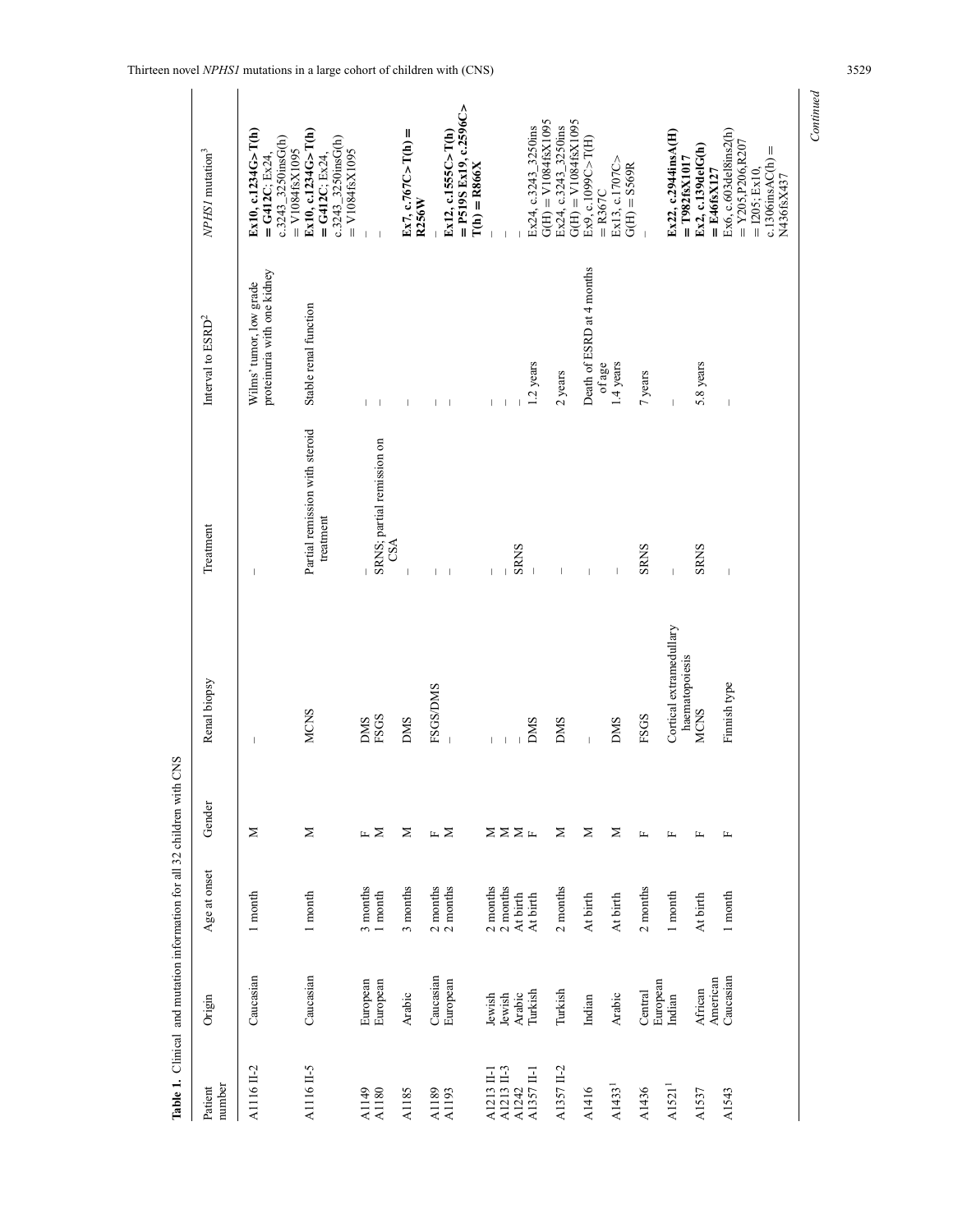| number<br>Patient           | Origin               | Age at onset         | Gender       | Renal biopsy                          | Treatment                                                                                                                                                                                                                                                                                                                                                                                                                                                                                                                                                                                                                                                                                                                                                                                                  | Interval to ESRD <sup>2</sup>                                                                                                                                                                                                                                                                                                                                                    | NPHS1 mutation <sup>3</sup>                                                                     |
|-----------------------------|----------------------|----------------------|--------------|---------------------------------------|------------------------------------------------------------------------------------------------------------------------------------------------------------------------------------------------------------------------------------------------------------------------------------------------------------------------------------------------------------------------------------------------------------------------------------------------------------------------------------------------------------------------------------------------------------------------------------------------------------------------------------------------------------------------------------------------------------------------------------------------------------------------------------------------------------|----------------------------------------------------------------------------------------------------------------------------------------------------------------------------------------------------------------------------------------------------------------------------------------------------------------------------------------------------------------------------------|-------------------------------------------------------------------------------------------------|
| A1614 <sup>1</sup><br>A1613 | European<br>Turkish  | l month<br>1 month   | $\Sigma$ in  | Finnish type<br><b>MCNS</b>           |                                                                                                                                                                                                                                                                                                                                                                                                                                                                                                                                                                                                                                                                                                                                                                                                            | 1.5 years after onset<br>Normal renal function                                                                                                                                                                                                                                                                                                                                   | $Ex16, c.2126T > G(H) =$<br>V709G                                                               |
| A1641                       | European             | 1 month              | Σ            |                                       |                                                                                                                                                                                                                                                                                                                                                                                                                                                                                                                                                                                                                                                                                                                                                                                                            | Normal renal function<br>0.5 year after onset                                                                                                                                                                                                                                                                                                                                    | $R1160X$ ; 275-1G > A(h) =<br>$Ex27, c.3478C > T(h) =$                                          |
| A1659<br>A1680              | Turkish<br>Indian    | At birth<br>At birth | 圧 圧          | Finnish type<br><b>MCNS</b>           | <b>SRNS</b>                                                                                                                                                                                                                                                                                                                                                                                                                                                                                                                                                                                                                                                                                                                                                                                                |                                                                                                                                                                                                                                                                                                                                                                                  | Ex19, c.2548del10(H) =<br>splice site                                                           |
| A1687 <sup>1</sup>          | Pakistani            | 1 month              | щ            | Non-specific                          |                                                                                                                                                                                                                                                                                                                                                                                                                                                                                                                                                                                                                                                                                                                                                                                                            |                                                                                                                                                                                                                                                                                                                                                                                  | $Ex27, c.3478C > T(H) =$<br>A850fsX873<br>R1160X                                                |
| A1800 <sup>1</sup>          | Indian               | 1 week               | z            |                                       |                                                                                                                                                                                                                                                                                                                                                                                                                                                                                                                                                                                                                                                                                                                                                                                                            |                                                                                                                                                                                                                                                                                                                                                                                  | Ex6, c.603del8ins2 $(H)$ =                                                                      |
| A1801                       | European             | 2 weeks              | $\mathbf{L}$ | <b>DMS</b>                            |                                                                                                                                                                                                                                                                                                                                                                                                                                                                                                                                                                                                                                                                                                                                                                                                            |                                                                                                                                                                                                                                                                                                                                                                                  | $S572R$ ; Ex27, c.3478C>T(h)<br>$Y205, P206, R207 = 1205$<br>Ex13, c.1716C>G(h) =<br>$=$ R1160X |
| A1809<br>A1803              | European<br>European | At birth<br>At birth | ∑டங          | Secondary FSGS<br><b>MCNS</b>         | CSA-no response                                                                                                                                                                                                                                                                                                                                                                                                                                                                                                                                                                                                                                                                                                                                                                                            | 5 years                                                                                                                                                                                                                                                                                                                                                                          |                                                                                                 |
| A1831                       | European             | At birth             |              | Finnish type                          |                                                                                                                                                                                                                                                                                                                                                                                                                                                                                                                                                                                                                                                                                                                                                                                                            | 3 years                                                                                                                                                                                                                                                                                                                                                                          | R460Q; Ex20, c.2769del7(h)<br>Ex11, c.1379G>A(h) =                                              |
| A1889                       | Caucasian            | 1.5 months           | щ            | FSGS then DMS                         |                                                                                                                                                                                                                                                                                                                                                                                                                                                                                                                                                                                                                                                                                                                                                                                                            | Death of ESRD at 3 weeks                                                                                                                                                                                                                                                                                                                                                         | $=N92468X947$                                                                                   |
| A1893                       | Hispanic             | At birth             | 山            | Finnish type                          |                                                                                                                                                                                                                                                                                                                                                                                                                                                                                                                                                                                                                                                                                                                                                                                                            | of age<br>1 month                                                                                                                                                                                                                                                                                                                                                                | E46fsX127; 3482-2A>G(h),<br>Ex2, c.139delG(h) $=$                                               |
| A1939 <sup>1</sup>          | Turkish              | At birth             | Σ            | $\begin{array}{c} \hline \end{array}$ | I                                                                                                                                                                                                                                                                                                                                                                                                                                                                                                                                                                                                                                                                                                                                                                                                          | $\begin{array}{c} \rule{0pt}{2.5ex} \rule{0pt}{2.5ex} \rule{0pt}{2.5ex} \rule{0pt}{2.5ex} \rule{0pt}{2.5ex} \rule{0pt}{2.5ex} \rule{0pt}{2.5ex} \rule{0pt}{2.5ex} \rule{0pt}{2.5ex} \rule{0pt}{2.5ex} \rule{0pt}{2.5ex} \rule{0pt}{2.5ex} \rule{0pt}{2.5ex} \rule{0pt}{2.5ex} \rule{0pt}{2.5ex} \rule{0pt}{2.5ex} \rule{0pt}{2.5ex} \rule{0pt}{2.5ex} \rule{0pt}{2.5ex} \rule{0$ | $2664 - 4$ del1 $(H)$ = splice site<br>= splice site                                            |
|                             |                      |                      |              |                                       | exon; $H =$ homozygous; $h =$ heterozygous; CSA = cyclosporin-A. $l =$ children are from consanguineous (first cousin) parents. <sup>2</sup> ESRD is presented as time interval from onset of disease to development of<br>ESRD. <sup>3</sup> = all novel mutations were absent from at least 80 healthy control individuals. Novel mutations are printed in bold. Novel missense mutations were conserved through evolution at least down to Danio<br>$M = mal$ e; F = female; DMS = diffuse mesangial sclerosis; FSGS = focal segmental glomerulosclerosis; MCNS = minimal change nephrotic syndrome; SRNS = steroid resistant nephrotic syndrome; Ex =<br>Rerio, except for mutation R256W, which is conserved down to Canis Familiaris. RefSeq NM_004646 was used as relevant wild-type gene sequence. |                                                                                                                                                                                                                                                                                                                                                                                  | 5. г. п                                                                                         |
|                             |                      |                      |              |                                       |                                                                                                                                                                                                                                                                                                                                                                                                                                                                                                                                                                                                                                                                                                                                                                                                            |                                                                                                                                                                                                                                                                                                                                                                                  |                                                                                                 |

3530 S. F. Heeringa *et al* .

**Table 1.** (Continued)

Table 1. (Continued)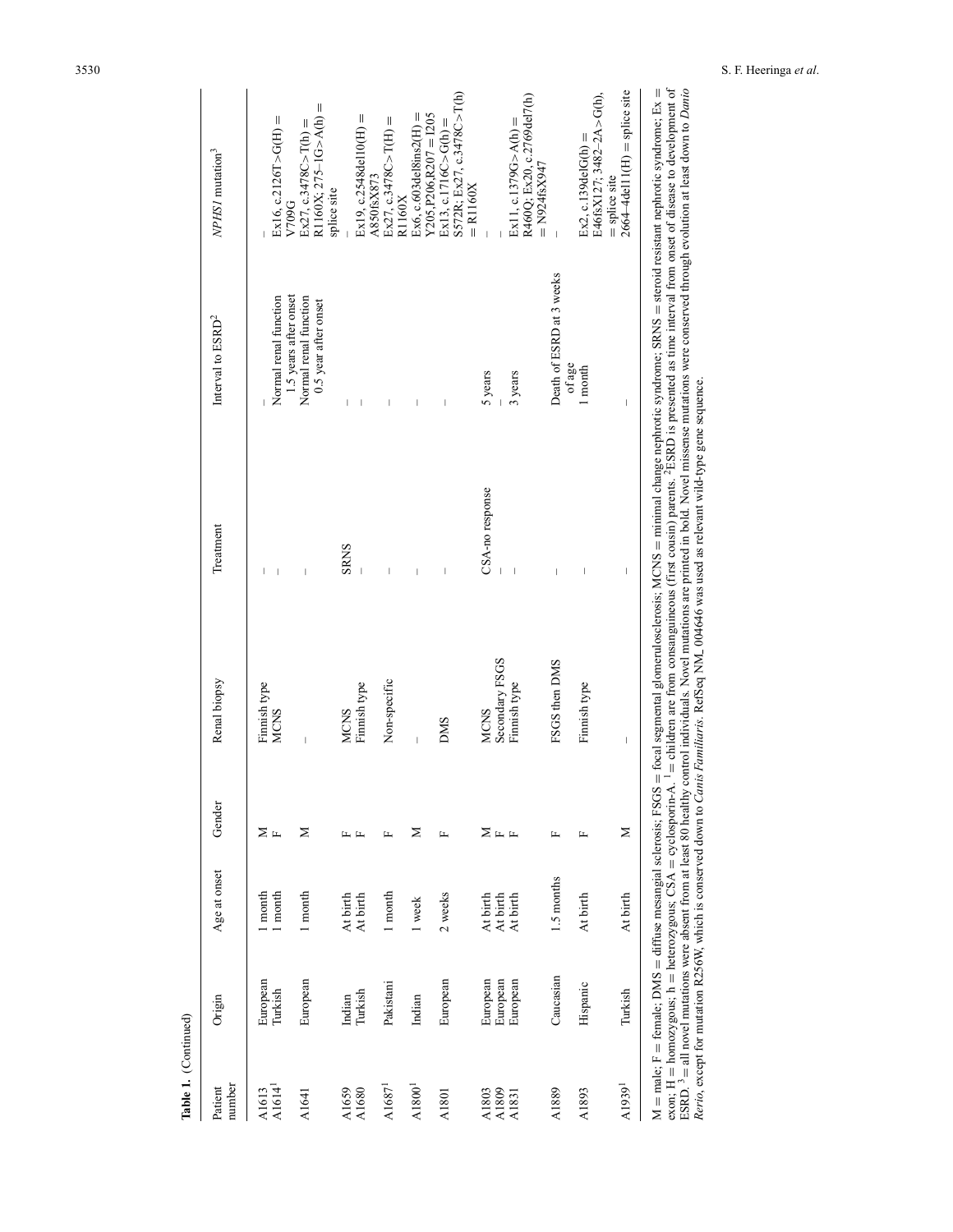gene (*WT1*) that are absent from more than 80 healthy control individuals.

# **Results**

### *Patient characteristics*

We ascertained 42 patients with CNS from the total worldwide cohort of 600 patients with nephrotic syndrome. Sequence analysis of *NPHS2* revealed disease-causing mutations in four patients from three different families. Three patients had disease-causing mutations in *WT1* and three patients had disease-causing mutations in *PLCE1.* These 10 patients were therefore excluded from further analysis.

Thirty-two patients (16 male, 16 female) from 29 different families with CNS were analyzed for mutations in *NPHS1.* All patients manifested proteinuria before 90 days of life (median was 4 weeks, range was 12–0 weeks). The cohort consisted mainly of children of European descent (30%) (Table 1). Six patients were from consanguineous parents (first cousins). A renal biopsy was performed in 23 patients and showed CNF in five patients, diffuse mesangial sclerosis (DMS) in eight patients, focal segmental glomerulosclerosis (FSGS) in four patients and minimal change nephrotic syndrome (MCNS) in five patients. Two patients had other or non-specific findings. As CNS is considered steroid-resistant, most patients (82%) did not receive any immunosuppressive treatment at the onset of disease.

#### *NPHS1 mutations*

Mutation analysis of *NPHS1* by direct exon sequencing was performed in all 32 patients. Sixteen of the 29 families (55%) were found to have CNS caused by mutations in *NPHS1* (Table 1). In two additional patients from two different families (A1185 and A1537), only one heterozygous *NPHS1* mutation was detected. We detected a total of 20 different mutations in all 29 families. Thirteen of all 20 different mutations detected in *NPHS1* were novel (65%), consisting of five missense mutations, one nonsense mutation, three deletions, one insertion, all leading to a frameshift and premature truncation of the protein, and three splice site mutations (Figure 1, Table 1 and Supplementary Figure 1). Novel mutations were found in exons 2, 7, 10, 13, 12, 16, 19, 20, 22 and IVS3, IVS20, IVS28. All novel missense mutations were conserved through evolution at least down to Danio rerio, except for mutation R256W, which is conserved down to Canis familiaris.

Of all 16 families with disease-causing mutations, 9 families had homozygous mutations and 7 families had compound heterozygous mutations. None of the patients had the Fin<sub>major</sub> or the Fin<sub>minor</sub> mutation. The most frequent mutation was an insertion of a G in exon 24 leading to a frameshift, accounting for 22% of the alleles. Mutations affected most Ig-like domains of the nephrin protein, the extracellular domain as well as the intracellular domain. No mutations affected Ig-like domains 3 and 7. In two additional families (A1185, A1537), only one heterozygous *NPHS1* mutation was detected.

#### *NPHS1 genotype versus clinical outcome*

One of the 18 patients out of 16 families with diseasecausing mutations in *NPHS1* was treated with steroids (A1116 II-5). This patient, who has compound heterozygous mutations in exon 10 (c.1234G>T, G412C) and in exon 24 (c.3243\_3250insG, V1084fsX1095), demonstrated with progressive proteinuria, stable renal function and MCNS histology. He achieved a partial remission of proteinuria with prednisone and is currently on a steroid taper. In contrast, his older brother, who is also compound heterozygous for the exon 10 and 24 mutations, developed Wilms' tumor at 3 years of age. He suffers low-grade proteinuria after nephrectomy of one kidney. Both patients were screened for mutations in all exons of *WT1* and none were detected.

Development of ESRD was documented in 11 patients from 16. Six patients developed ESRD. In these, the time interval from the onset of disease to the development of ESRD was 1.2 years (median; range was 3.0–0.1 years). Two siblings had a homozygous frameshift mutation (A1357 II-1, A1357 II-2). Two patients had a homozygous missense mutation (A1416, A1433). One patient had compound heterozygous missense and frameshift mutations (A1831). Another patient had compound heterozygous novel missense and novel splice site mutations (A1893) (Table 1).

Two patients (A1614 II-1, A1641 II-1) have normal renal function (serum creatinine: 0.4 mg/dl and 0.45 mg/dl) at 1.5 years and 6 months after the onset of disease, respectively. Patient A1614 II-1 has a novel missense mutation in exon 16 (c.2126T>G, V709G), affecting the second amino acid of the consensus of a potential *N*-glycosylation site of the nephrin protein. Patient A1641 has a heterozygous nonsense mutation (c.3478C $>$ T, R1160X) and a novel splice site mutation  $(275-1G>A)$ .

#### **Discussion**

In the present study we identified 13 novel mutations in *NPHS1* in a large, worldwide cohort of non-Finnish CNS patients. Over the last 5 years, we ascertained 42 patients with CNS from all over the world. We have recently published that mutations in four genes only (*NPHS1, NPHS2, LAMB2* and *WT12*) explain 85% of all CNS cases (94% of cases of European descent and 64% of cases of Turkish descent) [11]. In this cohort of 42 patients with CNS, disease-causing mutations in *NPHS2, WT1* and *PLCE1* were detected in ten patients. All 10 patients were excluded from further analysis. Thus, we analysed 32 non-Finnish patients from 29 different families with CNS for mutations in *NPHS1*. In 55% of all families, diseasecausing mutations in *NPHS1* were detected. In this study, 62% of all cases could be explained by mutations in*NPHS1*, *NPHS2*, *WT1* and *PLCE1*. This percentage might be slightly lower than the 85% published by Hinkes *et al*., as our cohort consisted of more patients from Arab–Turkish descent [11].

Until today, more than 80 different mutations have been described, and we hereby expand the mutation spectrum  $by >15\%$ . Most patients with disease-causing mutations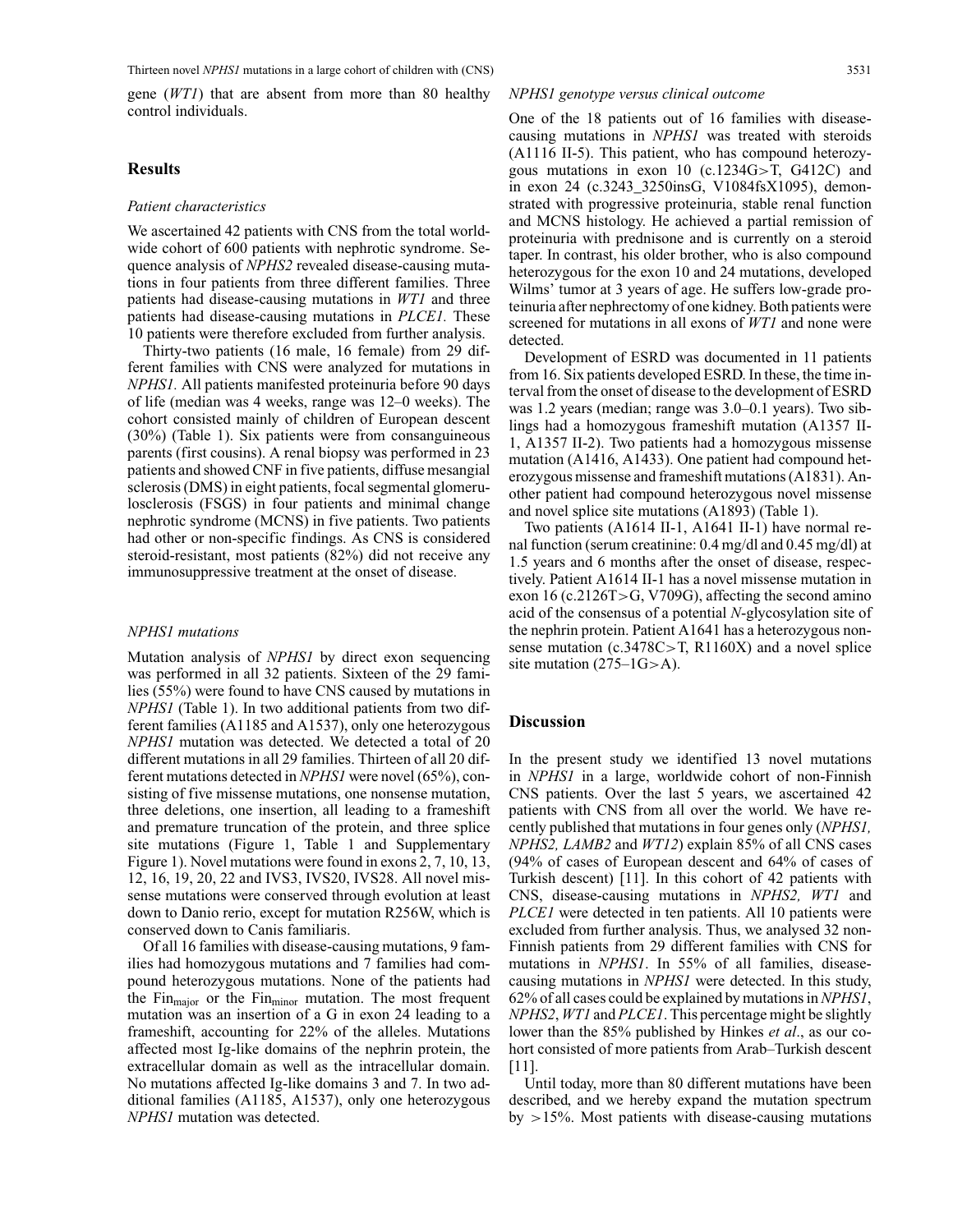develop ESRD within the first 2 to 3 years of life. Surprisingly, however, two patients in our cohort (A1116 II-5 and A1614) showed a milder phenotype. Patient A1116 II-5 has a compound heterozygous truncating and missense mutation in exon 10 and 24, respectively, and has achieved a partial remission with steroid treatment. He has stable renal function. His older brother developed Wilms' tumor at 3 years of age. As we did not detect mutations in any of the 10 exons of *WT1,* A1116 II-3 probably developed Wilms' tumor *de novo*. It is difficult to say whether his low-grade proteinuria is caused by a defect in the nephrin protein as it could also be due to over filtration of the remaining kidney. The other patient with a milder phenotype (A1614) has a homozygous novel missense mutation in exon 16 (c.2126T>G, V709G) affecting the second amino acid of the consensus of one the putative *N*-glycosylation sites (NXT). This patient still has normal renal function 1.5 years after onset of disease. She received supportive treatment (albumin, diuretics and vitamin supplementation) but no immunosuppressive treatment.

It has been previously reported in other studies that children with disease-causing mutations in *NPHS1* may rarely present with a milder phenotype than the typical severe CNF phenotype described in the literature. Kitamura *et al*. recently published a report of two Japanese siblings with CNS that manifested proteinuria at birth and at 10 months of age, respectively [16]. Both had novel compound heterozygous missense mutations in *NPHS1* (C265R and V822M) and showed an interesting disease course of frequent relapsing nephrotic syndrome. Remission of proteinuria was attained without immunosuppressive treatment. The heterozygous C265R mutation disrupted formation of a disulfide bond in the Ig-like domain 3. Expression studies showed, in contrast to the V822M variant, entrapment of the mutant protein in the endoplasmatic reticulum (ER). Liu *et al*. showed that nephrin is a highly flexible protein, which misfolds easily and can become trapped in the ER as a result of missense mutations [17]. However, these variants are insufficient in a heterozygous state to cause structural damage and may thus be associated with a milder disease phenotype. Beltcheva *et al*. observed that compound heterozygous mutations found in non-Finnish patients showed a milder disease progression [10]. Patrakka *et al*. reported of a patient with a compound heterozygous  $Fin<sub>minor</sub>$  and missense mutation who responded to enalapril and indomethacin therapy. Microscopy showed that nephrin was expressed normally and slit diaphragms were present [18].

We can conclude from the literature that some mutations result in milder disease phenotype and that (partial) remission of proteinuria might be achieved by immunosuppressive treatment. Fin<sub>major</sub> and Fin<sub>minor</sub> mutations both lead to absence of nephrin protein in the podocyte slit diaphragm and cause severe steroid resistant nephrotic syndrome that leads to ESRD at early age. Other mutations, however, result in impaired function of the protein or entrapment of the protein in the endoplasmatic reticulum, but do not completely abolish the protein's function.

The genetic heterogeneity due to the high frequency of rare or private mutations makes genotype/phenotype correlation studies difficult. One could speculate that mutations affecting certain Ig-like domains of the protein lead to a

more severe disease phenotype than mutations affecting other domains. However, with the wide distribution of mutations throughout the gene, we did not see a significant correlation between Ig-like domain involvement and phenotype. Larger studies would facilitate genotype/phenotype correlation. Functional studies are important to predict disease progression in CNF patients and to shed light on the impact of mutations on the nephrin protein.

In our cohort, we did not detect disease-causing mutations in *NPHS1, NPHS2, PLCE1* or *WT1* in 14 cases from 13 different families. We cannot exclude mutations in regulatory elements or introns in these cases. Also, we cannot exclude heterozygous whole exon deletions as the missing allele. Novel gene products that interact with nephrin or other proteins essential for slit diaphragm integrity could also be responsible for the disease in these patients.

Our study expands the number of novel mutations in *NPHS1* by >15%. We also confirm that, rarely, mutations in *NPHS1* lead to a milder phenotype. In order to shed light on this genotype–phenotype correlation, it remains important to report novel mutations in order to classify mutations according to their phenotype.

### **Supplementary data**

Supplementary data is available online at http://ndt. oxfordjournals.org

*Acknowledgements.* We would like to thank the patients and their parents for their participation in this study. We would also like to thank P. Gipson (Chappel Hill, NC, USA), D. Bockenhauer (London, United Kingdom), M. Bald (Stuttgart, Germany), I. Franke (Bonn, Germany), J. Misselwitz (Jena, Germany), R. Cleper (Petah Tiqua, Israel), Y. Frishberg (Jerusalem, Israel), M. Wolf (Cologne, Germany), C. Turnbull (London, United Kingdom), J. Behunova (Košice, Slovak Republic), G. Ariceta (Baracald, Spain), R. Milford (Birmingham, United Kingdom), I. Roberti (Livingston, NJ, USA), E. Serdaroglu (Izmir, Turkey), J. Muscheites (Rostock, Germany), S. Choudry (New Delhi, India), J. Wagstaff (Charlotte, NC, USA) and K. Gerber-Vecsey (Phoenix, AZ, USA) for their contribution of materials and clinical data from patients. F. H. is the Frederick G. L. Huetwell professor and Doris Duke Distinguished Clinical Scientist. F.H. is supported by grants from the NIH (P50-DK039255, R01- DK076683), the Smokler Foundation and the Thrasher Research Fund.

*Conflict of interest statements*. None declared.

#### **References**

- 1. Huttunen NP. Congenital nephrotic syndrome of Finnish type. Study of 75 patients. *Arch Dis Child* 1976; 51(Suppl 5): 344–348
- 2. Norio R. Heredity in the congenital nephrotic syndrome. A genetic study of 57 Finnish families with a review of reported cases. *Ann Paediatr Fenn* 1966; 12(Suppl 27): 1–94
- 3. Holmberg C, Trygvasson K, Kestilaa MK *et al*. Congenital nephrotic syndrome. *Pediatric Nephrology*, 5th edn. Baltimore, MD: Lippincott Williams & Wilkins, 2004, 503–516
- 4. Qvist E, Laine J, Ronnholm K *et al*. Graft function 5–7 years after renal transplantation in early childhood. *Transplantation* 1999; 67: 1043
- 5. Kuusniemi A-M, Merenmies J, Lahdenkari A-T *et al*. Glomerular sclerosis in kidneys with congenital nephrotic syndrome (*NPHS1*). *Kidney Int* 2006; 70: 1423–1431
- 6. Ruotsalainen V, Ljungberg P, Wartiovaara J *et al*. Nephrin is specifically located at the slit diaphragm of glomerular podocytes. *Proc Nat Acad Sci* 1999; 96: 7962–7967